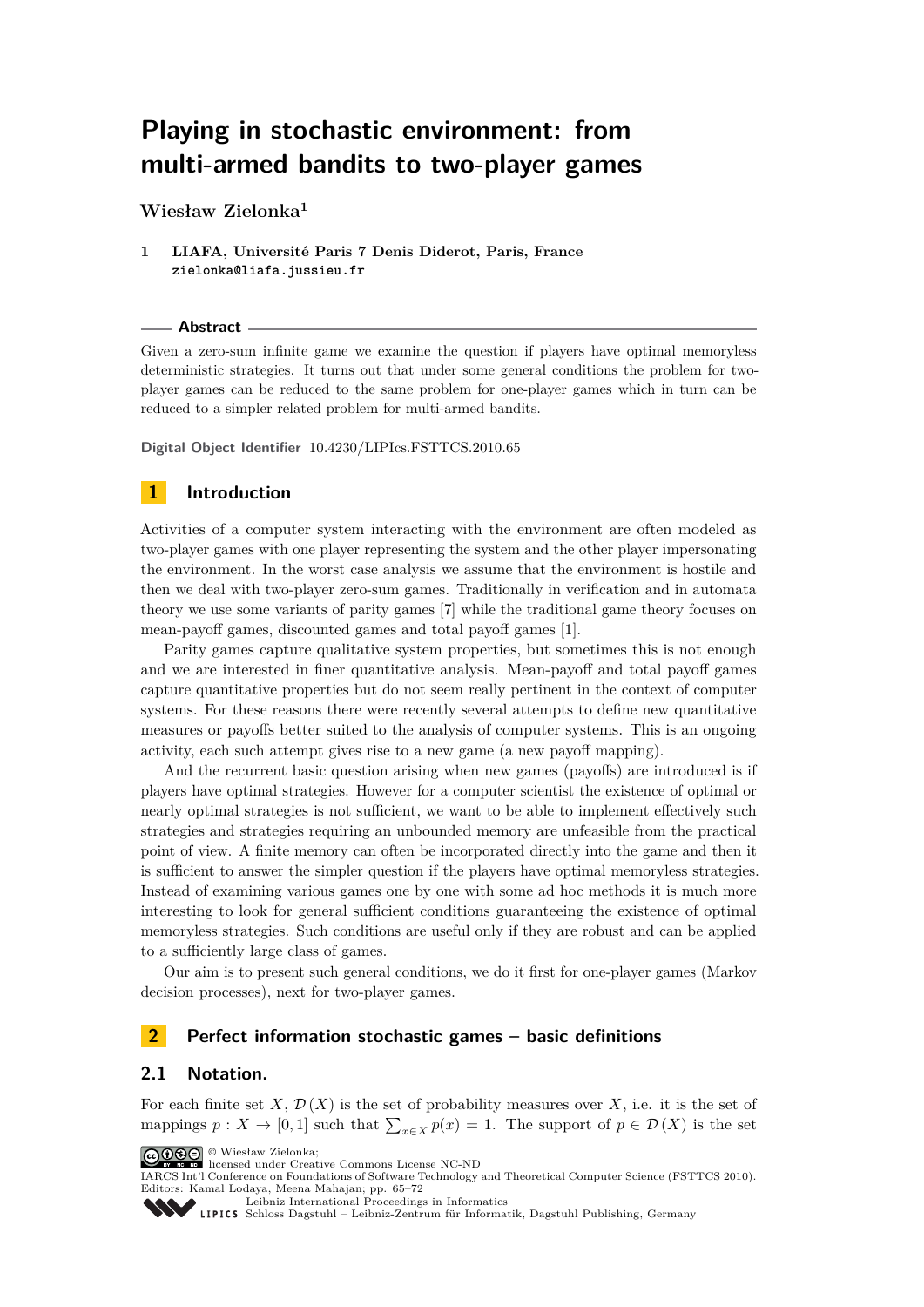${x \in X \mid p(x) > 0}.$ 

*X<sup>i</sup>* will denote the set of all finite sequences (words) of length *i* composed of elements of *X*,  $X^* = \bigcup_{i=0}^{\infty} X^i$  is the set of all finite words over *X*,  $X^{\omega}$  will stand for the set of all infinite words over *X*. We endow  $X^{\omega}$  with the structure of a topological space with open sets of the form  $\bigcup_{u \in L} uX^{\omega}$  for  $L \subseteq X^*$ . By  $\mathcal{B}(X^{\omega})$  we denote the smallest  $\sigma$ -algebra containing all open sets (the Borel  $\sigma$ -algebra). Thus  $(X^{\omega}, \mathcal{B}(X^{\omega}))$  is a measurable space.

By  $\pi_i: X^\omega \to X$ ,  $i \in \mathbb{N}$ , we denote the mapping defined as  $\pi_i(x_1 x_2 x_3 \ldots) = x_i$ , i.e. the mapping giving the *i*th element of an infinite word.

If we equip *X* with the  $\sigma$ -algebra  $\mathcal{P}(X)$  of all subsets of *X* then  $\pi_i$  are measurable mappings from  $(X^{\omega}, \mathcal{B}(X^{\omega}))$  to  $(X, \mathcal{P}(X))$  and, given any probability measure P on  $(X^{\omega}, \mathcal{B}(X^{\omega}))$ ,  $\{\pi_i; i \in \mathbb{N}\}\)$  becomes a discrete process with values in *X*. Note that  $\mathcal{B}(X^\omega)$  is in fact the smallest  $\sigma$ -algebra such that all  $\pi_i$  are measurable.

# **2.2 Games and Arenas**

Two players, Min and Max, play an infinite game on an arena

$$
\mathcal{A} = (\mathbf{S}, \mathbf{A}, \text{source}, \delta, \text{player}) \tag{1}
$$

where

- **S** is a finite set of states.
- **A** is a finite set of actions,
- $\frac{1}{2}$ source : **A**  $\rightarrow$  **S** provides for each action  $a \in$  **A** a state source( $a$ )  $\in$  **S** called the source of *a*. Action *a* can be executed only if the current state is  $s = source(a)$  and then we say that *a* is available at *s*. We write  $A(s)$  for the set of actions available at *s* and we assume that  $\mathbf{A}(s) \neq \emptyset$  for each state *s*.
- The dynamic aspect of A is described by *δ*, for each action *a* ∈ **A** and each state *s* ∈ **S**  $\delta(a, s)$  is the probability of going to a state *s* if *a* is executed. It is tacitly assumed that *a* can be executed only if A is at the state source(*a*). For each action  $a \in \mathbf{A}$ ,  $\delta(a, \cdot)$  is a probability distribution over **S**, i.e.  $\delta(a, \cdot) \in \mathcal{D}(\mathbf{S})$ .
- **■** Finally, player : **S** → {Min, Max} is a mapping assigning to each state  $s \in$  **S** the player player(*s*) controlling *s*.

The game is played by stages. If at stage  $i \in \mathbb{N}$  the game is at state  $s_i \in \mathbf{S}$  then player player( $s_i$ ) chooses an available action  $a_i \in \mathbf{A}(s_i)$  and the game enters a new state  $s_{i+1}$  with probability  $\delta(a_i, s_{i+1})$ .

Let  $\mathbf{S}_{\text{Max}} = \{s \in \mathbf{S} \mid \text{player}(s) = \text{Max}\}\)$  be the set of states controlled by player Max. A strategy  $\sigma$  for player Max is a mapping

 $\sigma: \mathbf{A}^* \times \mathbf{S}_{\text{Max}} \to \mathcal{D}(\mathbf{A})$ 

such that  $\sigma(h, s) \in \mathcal{D}(\mathbf{A}(s))$  for  $h \in \mathbf{A}^*$  and  $s \in \mathbf{S}_{\text{Max}}$ . Intuitively, if the game is at state  $s \in S_{\text{Max}}$ , *h* is the sequence of executed actions and player Max plays using strategy  $\sigma$  then Max will play action  $a \in \mathbf{A}(s)$  with probability  $\sigma(h, s)(a)$ .

The strategy  $\sigma$  is *memoryless* (or stationary) if the past history is not taken into account, i.e. if  $\sigma(h, s) = \sigma(1, s)$  for each finite history  $h \in \mathbf{A}^*$ , where 1 is the empty history.

The strategy  $\sigma$  is *deterministic* (or pure) if for each finite history *h* and each state  $s \in \mathbf{S}_{\text{Max}}$  the support of  $\sigma(h, s)$  consists of one action.

Thus a memoryless deterministic strategy  $\sigma$  for player Max is just a mapping  $\sigma : \mathbf{S}_{\text{Max}} \to$ **A** such that, for each state  $s \in \mathbf{S}_{\text{Max}}, \sigma(s) \in \mathbf{A}(s)$ . Intuitively,  $\sigma(s)$  is the action that player Max plays each time *s* is visited.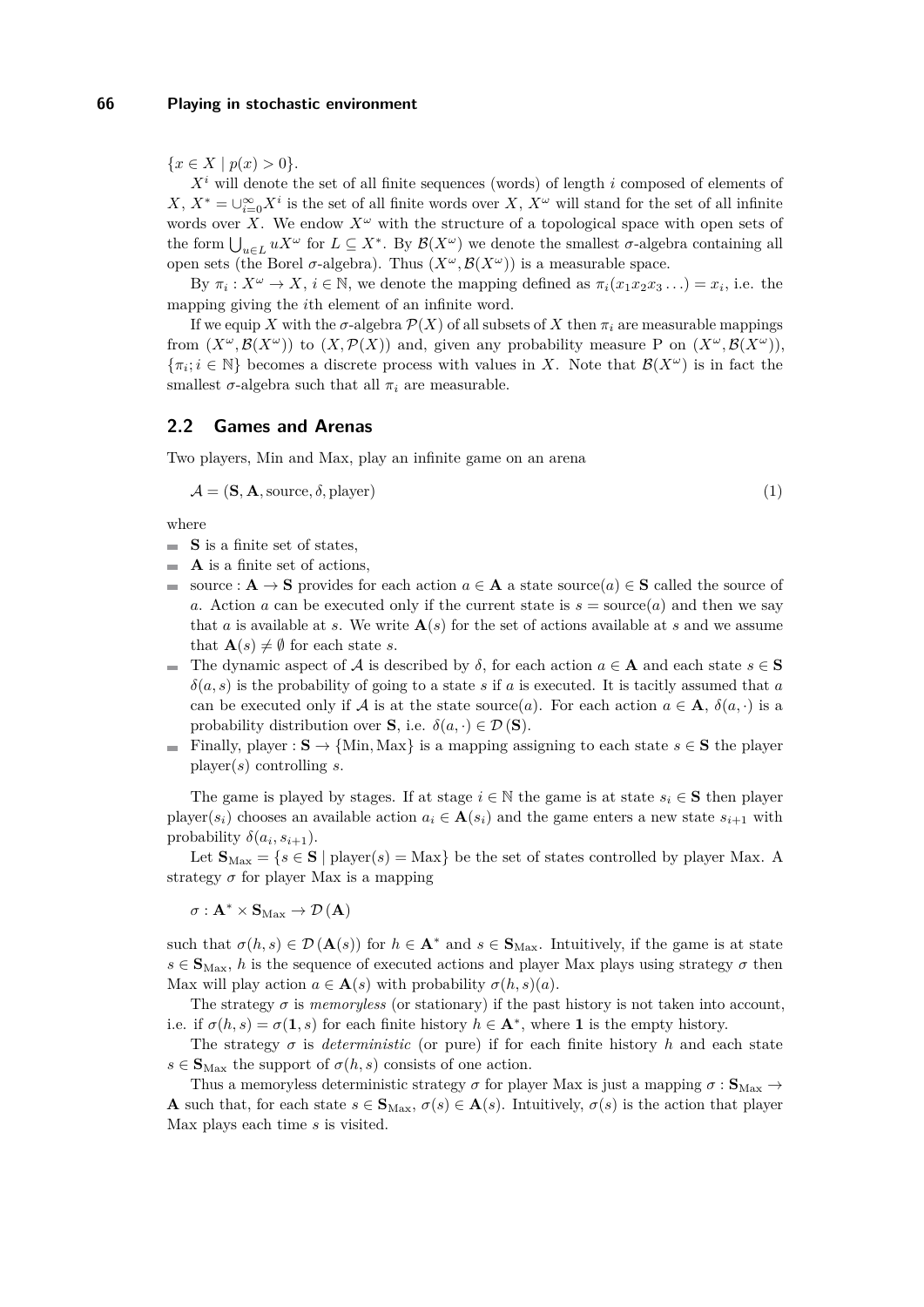#### **W. Zielonka 67**

Strategies of player Min (general, memoryless, deterministic) are defined mutatis mutandis.

Our basic probability space associated with a given arena is the space  $({\bf A}^{\omega}, {\cal B}({\bf A}^{\omega}))$  of infinite histories (infinite action sequences) equipped with the Borel *σ*-algebra. The basic stochastic process associated with each game is the process  $\{A_i; i \in \mathbb{N}\}\$  with values in **A**, where  $A_i$  is the action taken at stage  $i$ . Another process of interest is the auxiliary stochastic process  $\{S_i; i \in \mathbb{N}\}\$  with values in **S** defined as  $S_i = \text{source} \circ A_i$ , i.e.  $S_i$  gives the source of the *i*th action (or equivalently the state at stage *i*).

Fixing strategies *σ* and *τ* of players Max and Min and an initial probability distribution  $\alpha$  over states  $\mu \in \mathcal{D}(\mathbf{S})$  there exists a unique probability measure  $P^{\sigma,\tau}_{\mu}$  on  $(\mathbf{A}^{\omega}, \mathcal{B}(\mathbf{A}^{\omega}))$  satisfying the following conditions:

$$
P_{\mu}^{\sigma,\tau}\{S_1 = s\} = \mu(s),\tag{2}
$$

i.e. the initial state probability is given by  $\mu$ ,

$$
P_{\mu}^{\sigma,\tau} \{ A_{n+1} = a_{n+1} | A_1 = a_1, \dots, A_n = a_n, S_{n+1} = s_{n+1} \} =
$$

$$
\begin{cases} \sigma(a_1 \dots a_n, s_{n+1}) (a_{n+1}) & \text{if player}(s_{n+1}) = \text{Max,} \\ \tau(a_1 \dots a_n, s_{n+1}) (a_{n+1}) & \text{if player}(s_{n+1}) = \text{Min,} \end{cases}
$$
(3)

i.e. if  $a_1 \ldots a_n$  is the current history and  $s_{n+1}$  the current state then the probability distribution over actions taken on stage  $n + 1$  is dictated by the strategy of the player controlling  $s_{n+1}$ ,

$$
P_{\mu}^{\sigma,\tau}\{S_{n+1} = s_{n+1}|A_1 = a_1, \dots, A_n = a_n\} = \delta(a_n, s_{n+1}),
$$
\n(4)

i.e. the state on stage  $n + 1$  depends only on the action executed at stage  $n$ .

### **2.3 Payoff mappings**

After an infinite play player Max receives a payoff from player Min. The players have opposite goals, Max wishes to maximize the payoff while player Min wants to minimize the payoff.

A payoff function is a Borel measurable mapping

 $u: \mathbf{A}^{\omega} \to (-\infty, \infty]$ 

from infinite histories to real numbers extended with plus infinity. To avoid integrability problems we assume that *u* is bounded from below, i.e. there exists  $K \in \mathbb{R}$  such that  $u(h) \geq K$  for all  $h \in \mathbf{A}^{\omega}$ , and we note by  $\mathcal{M}_b$  the class of such payoff functions.

A game is a couple  $\Gamma = (\mathcal{A}, u)$  made of an arena and a payoff function  $u \in \mathcal{M}_b$ .

Let us recall that the *tail*  $\sigma$ -algebra relative to the sequence  $\{A_i; i \in \mathbb{N}\}\$  of r.v. is the *σ*-algebra  $\bigcap_{n=1}^{\infty} \sigma(A_i; i \geq n)$ , where  $\sigma(A_i; i \geq n)$  is the *σ*-algebra generated by random variables  $\{A_i; i \geq n\}$ . Thus a payoff function *u* is measurable relative to the tail  $\sigma$ -algebra if and only if *u* is measurable relative to  $(\mathbf{A}^{\omega}, \mathcal{B}(\mathbf{A}^{\omega}))$  and *u* does not depend on initial finite histories, i.e.  $u(a_1a_2...)=u(a_2...)$  for each history  $h = a_1a_2... \in \mathbf{A}^\omega$ . We note by  $\mathcal{T}_b$  the class of all tail measurable mappings belonging to  $\mathcal{M}_{b}$ .

# **2.3.1 Mean-payoff games**

A reward function is a function  $r : A \to \mathbb{R}$ . Given a reward function r the payoff of a mean-payoff game is calculated as follows:

$$
u(a_1a_2a_3...) = \limsup \frac{1}{n} \sum_{i=1}^n r(a_i).
$$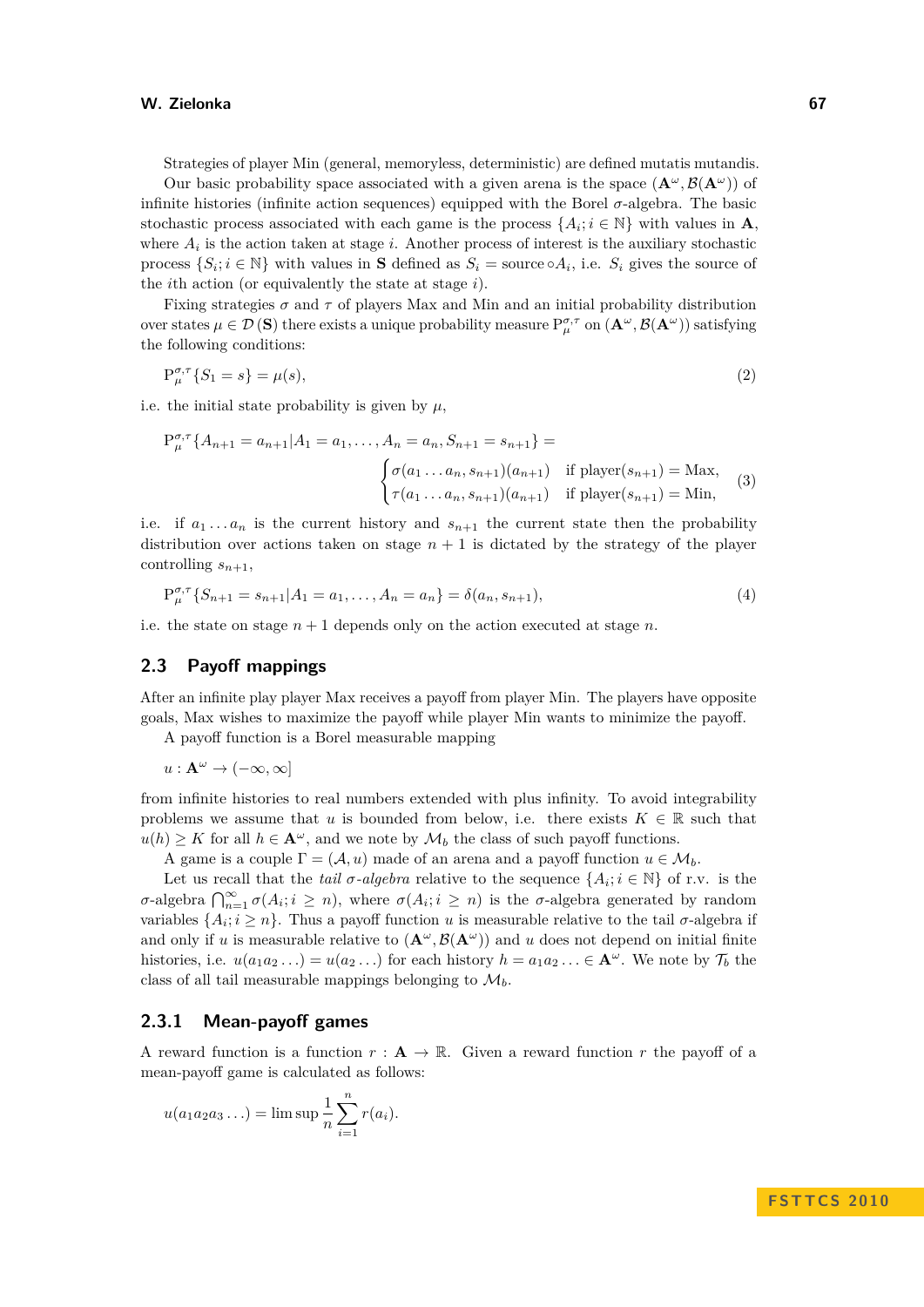#### **68 Playing in stochastic environment**

Since for a given arena the set **A** of actions is finite the payoff of mean-payoff games belongs to  $\mathcal{T}_b$ .

# **2.3.2 Parity games**

In parity games we assume that there is a priority mapping  $\alpha : \mathbf{A} \to \mathbb{N}$  and the payoff is calculated as

 $u(a_1a_2a_3...) = (\liminf \alpha(a_i)) \mod 2.$ 

Again this payoff mapping belongs to  $\mathcal{T}_b$ .

### **2.4 Priority mean-payoff games**

In priority mean-payoff games we combine priorities and rewards. There are several forms of such games [\[5,](#page-7-3) [4,](#page-7-4) [3\]](#page-7-5) but the most general one is defined as follows. We have three mappings  $\alpha : \mathbf{A} \to \mathbb{N}, w : \mathbf{A} \to \mathbb{R}_+$  and  $r : \mathbf{A} \to \mathbb{R}$  assigning to each state a non-negative integer priority, a positive real weight and a real reward respectively.

The payoff is calculated in the following way. For each infinite sequence  $x = a_1 a_2 a_3 \ldots$ of actions we extract the subsequence  $a_{i_1}a_{i_2}a_{i_3} \ldots$  composed of all actions with priority *c* where *c* is the minimal priority such that the set  $\{i \mid \alpha(a_i) = c\}$  is infinite. Then the payoff for *x* is calculated as

$$
u(x) = \limsup \frac{\sum_{k=1}^{n} w(a_{i_k}) r(a_{i_k})}{\sum_{k=1}^{n} w(a_{i_k})}
$$

i.e. this is a weighted mean-payoff but calculated only over actions with the minimal priority visited infinitely often.

The games with such payoff contain as special cases parity games as well as mean-payoff games.

# **2.5 Optimal strategies**

Given an initial state distribution  $\mu$  and strategies  $\sigma$  and  $\tau$  of Max and Min the expected value of the payoff *u* under  $P^{\sigma,\tau}_{\mu}$  is denoted  $E^{\sigma,\tau}_{\mu}$  [*u*].

If  $\mu$  is such that  $\mu(s) = 1$  for some state *s* then to simplify the notation the corresponding probability and expectation are noted  $P_s^{\sigma,\tau}$  and  $E_s^{\sigma,\tau}$ .

Given a game  $(A, u)$  strategies  $\sigma^{\sharp}$  and  $\tau^{\sharp}$  of players Max and Min are said to be *optimal* if for each state *s* there exists a value val $(s) \in \mathbb{R}$  (the value of *s*) such that

$$
\mathrm{E}_{s}^{\sigma^{\sharp},\tau}[u] \geq \mathrm{val}(s) \geq \mathrm{E}_{s}^{\sigma,\tau^{\sharp}}[u]
$$

for all strategies  $\sigma$  and  $\tau$  of players Max and Min.

Martin's theorem [\[9\]](#page-7-6) guarantees that every state has a value. However it does not guarantee the existence of optimal strategies.

# **3 Playing without players –** 0**-player games**

Let  $A$  be an arena such that each state has only one available action. Then each player has only one possible trivial strategy consisting in choosing at each state the unique available action. Since the players have no decision to take we can as well forget them, once the game starts the actions can be executed automatically.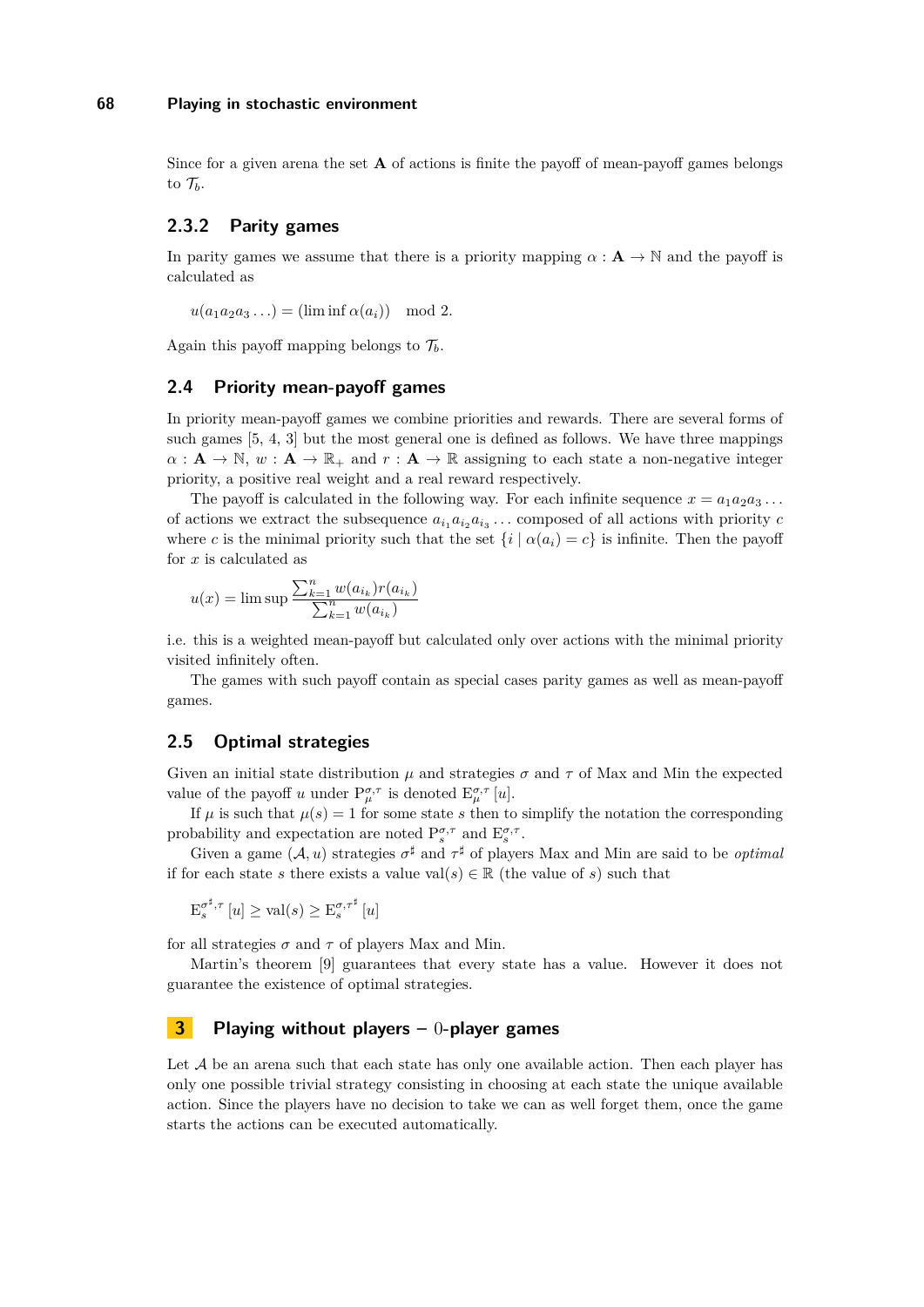#### **W. Zielonka 69**

The resulting process  $\{S_i; i \in \mathbb{N}\}\$ is a (homogeneous) Markov process with states **S** and with one step transition probabilities  $p : S \times S \rightarrow [0,1]$  such that, for all states  $x, x' \in S$ ,  $p(x, x') = \delta(a_x, x')$ , where  $a_x$  is the unique action available at *x*. Then we have  $P(S_n = x_n | S_1 = x_1, \ldots, S_{n-1} = x_{n-1}) = p(x_{n-1}, x_n)$  for all *n*.

Since we have a natural one to one correspondence between actions and states not only the process  $\{A_i; i \in \mathbb{N}\}\$  determines  $\{S_i; i \in \mathbb{N}\}\$  but also, conversely,  $\{S_i; i \in \mathbb{N}\}\$  determines  ${A_i; i \in \mathbb{N}}.$ 

Let us recall some basic notions from the theory of Markov chains [\[8\]](#page-7-7).

A state *s* of a Markov chain is said to be *transient* if the probability to return to *s* (for the chain starting at *s*) is strictly smaller than 1.

A set *C* of states of a Markov chain is *closed* if, for each  $s \in C$  and each  $t \notin C$ ,  $p(s,t) = 0$ .

A set C of states of a Markov chain is *irreducible* if for any states  $s, t \in C$  there is a positive probability to enter *t* for a chain starting at *s* and vice versa.

The set of states of each Markov chain can be decomposed as  $T \cup C_1 \cup \ldots \cup C_k$ , where *T* are transient states and *C<sup>i</sup>* are closed irreducible sets.

A Markov chain containing no transient states and one closed irreducible set is called irreducible.

Each finite state Markov chain enters almost surely, after a finite number steps, some closed irreducible component. Thus if the payoff is tail measurable then it is determined by its value in each such component.

As a rather straightforward consequence of the Kolmogorov  $0 - 1$  law we obtain

# <span id="page-4-0"></span>▶ **Theorem 1.** *Let*  $u \in \mathcal{T}_b$  *be a tail measurable payoff.*

*Then for each irreducible Markov process with a finite state set* **S** *and action set* **A** *there exists a constant c such that,*  $P_u\{w \in \mathbf{A}^\omega \mid u(w) = c\} = P_u\{u = c\} = 1$ , where  $P_u$  is the *measure on*  $(\mathbf{A}^{\omega}, \mathcal{B}(\mathbf{A}^{\omega}))$  *induced by the Markov process with the initial state distribution*  $\mu$ *.* 

Clearly Theorem [1](#page-4-0) implies that a tail measurable payoff is almost surely constant in each closed irreducible component of a finite Markov chain.

# **4 Multi-armed bandits**

A multi-armed bandit is just a finite sequence of Markov chains (or equivalently 0-player games)  $\mathbb{B} = (\mathcal{B}_1, \ldots, \mathcal{B}_n)$ . Each  $\mathcal{B}_i$  is an arm of  $\mathbb{B}$ . We assume that each arm  $\mathcal{B}_i$  is in some state  $s_i$ , thus the state of  $\mathbb{B}$  is the vector  $(s_1, \ldots, s_n)$ , where  $s_i$  is the state of the *i*th arm.

Player Max plays an infinite game on  $\mathbb{B}$ . Let  $(s_1, \ldots, s_n)$  be the state of  $\mathbb{B}$ . Player Max chooses one of the arms *i*, the nature executes the unique action available at  $s_i$ ,  $\mathcal{B}_i$  enters a new state  $s'_i$ , and  $(s_1, \ldots, s'_i, \ldots, s_n)$  becomes the new global state of  $\mathbb{B}$ .

A payoff mapping is defined on the set of infinite sequence of actions of  $\mathbb B$  and, as usually, player Max wants to maximize the expected payoff. A multi-armed bandit game is a pair (B*, u*) consisting of a multi-armed bandit and a payoff mapping. Thus a multi-armed bandit game is just a special type of a one-player stochastic game.

We say the multi-armed bandit is irreducible if each  $B_i$  is an irreducible Markov chain.

<span id="page-4-1"></span>**Definition 2.** A strategy of player Max in an irreducible multi-armed bandit is said to be trivial if at each step Max chooses the same arm *i*.

Note that each trivial strategy is deterministic and memoryless but the triviality condition is stronger, if B is composed of more than one Markov chain then there are many deterministic memoryless strategies that are not trivial in the sense of Definition [2.](#page-4-1)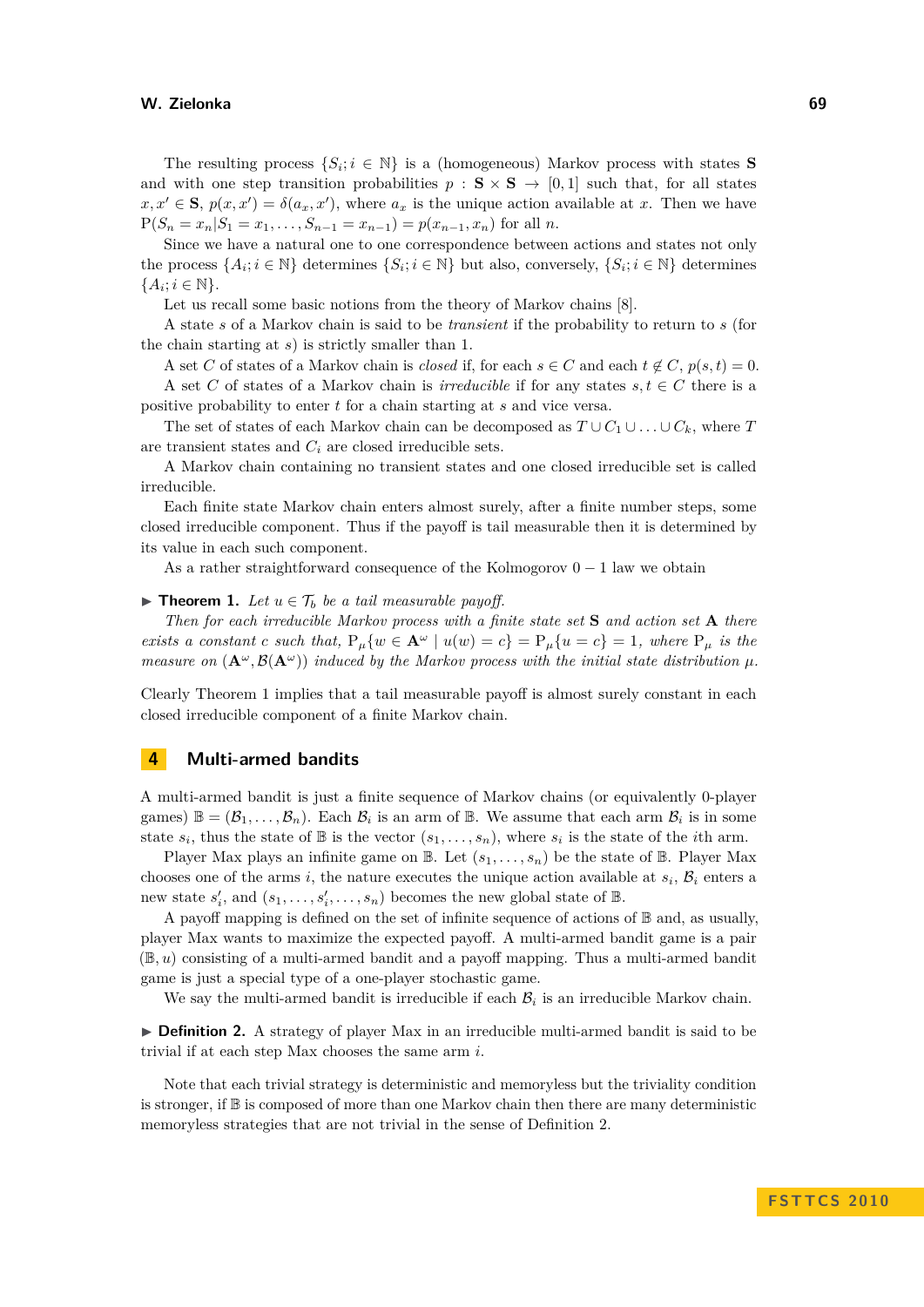### **70 Playing in stochastic environment**

It is easy to see that a multi-armed irreducible bandit with the mean payoff or with the parity payoff has optimal trivial strategies. The same holds for priority mean-payoff.

In general the question if there exists a trivial optimal strategy for a multi-armed bandit game is easier to handle than the question if there exists an optimal memoryless deterministic strategy for the corresponding one-player stochastic game thus it is interesting to note that the last problem can be reduced to the former one.

## **5 Optimal strategies for one-player games**

In this section we consider general one-player games with a tail measurable payoff. We assume that all states of  $A = (\mathbf{S}, \mathbf{A})$ , source,  $\delta$ , player) are controlled by the same player, without a loss of generality we assume that this is player Max.

We call such an arena a one-player arena. A one-player game (or a Markov decision process) is a game on a one-player arena.

We examine the question when player Max has an optimal deterministic memoryless strategy for a given one-player game  $(A, u)$  with  $u \in \mathcal{T}_b$ .

It turns out that this question can be reduced to the problem of the existence of trivial optimal strategies for some related irreducible multi-armed bandit games.

An arena  $A_{\sharp} = (\mathbf{S}_{\sharp}, \mathbf{A}_{\sharp}, \text{source}_{\sharp}, \delta_{\sharp}, \text{player}_{\sharp})$  is a subarena of  $\mathcal{A} = (\mathbf{S}, \mathbf{A}, \text{source}, \delta, \text{player})$ if  $A_{\sharp}$  is an arena obtained from A by removing some states and actions. Note that the requirement that  $A_{\sharp}$  be an arena means that each state of  $A_{\sharp}$  retains at least one available action.

We say that a multi-armed bandit  $\mathbb{B} = (\mathcal{B}_1, \ldots, \mathcal{B}_n)$  is embeddable into an arena A if each  $\mathcal{B}_i$  is a subarena of  $\mathcal{A}$ . Note that we allow the same chain to be used several times in  $\mathbb{B}$ , i.e. the chains  $B_i$  and  $B_j$  can be equal even if  $i \neq j$ . This implies that each finite arena A has an infinite number of embeddable multi-armed bandits.

The following theorem reduces the question about the existence of optimal memoryless deterministic strategies in one-player games to a question about optimal trivial strategies in related multi-armed bandit games:

<span id="page-5-0"></span>▶ **Theorem 3.** *Let*  $(A, u)$  *be a one-player game with*  $u \in T_b$ *.* 

*If for each irreducible multi-armed bandit* B *embeddable in* A *there exists an optimal trivial strategy in the game* (B*, u*) *then player* Max *has an optimal memoryless deterministic strategy in*  $(A, u)$ *.* 

In particular we can immediately deduce that one-player parity games, mean-payoff games and priority mean-payoff games have optimal memoryless deterministic strategies.

However the real value of Theorem [3](#page-5-0) is not in recovering old results, I hope that it will prove to be useful for establishing the existence of optimal memoryless deterministic strategies for new games.

# **6 From one-player games to two-player games**

Let  $\mathcal{A} = (\mathbf{S}, \mathbf{A}, \text{source}, \delta, \text{player})$  and  $\mathcal{A}_{\sharp} = (\mathbf{S}_{\sharp}, \mathbf{A}_{\sharp}, \text{source}_{\sharp}, \delta_{\sharp}, \text{player}_{\sharp})$  be two arenas. A morphism from  $\mathcal{A}_{\sharp}$  to  $\mathcal{A}$  is a pair  $(f, g)$  of mappings  $f : \mathbf{S}_{\sharp} \to \mathbf{S}$  and  $g : \mathbf{A}_{\sharp} \to \mathbf{A}$  such that for each  $s_{\sharp} \in \mathbf{S}_{\sharp}$ , player<sub> $\sharp$ </sub> $(s_{\sharp})$  = player $(f(s_{\sharp}))$ , i.e. *f* preserves the controlling player,

- for each  $a_{\sharp} \in \mathbf{A}_{\sharp}$ ,  $f(\text{source}_{\sharp}(a_{\sharp})) = \text{source}(g(a_{\sharp}))$ , i.e. the source of each action is preserved,
- for each  $s_{\sharp} \in \mathbf{S}_{\sharp}$ , for  $a_{\sharp}, b_{\sharp} \in \mathbf{S}_{\sharp}(s_{\sharp}),$  if  $a_{\sharp} \neq b_{\sharp}$  then  $g(a_{\sharp}) \neq g(b_{\sharp}),$  i.e. g is locally surjective m. (but actions with different sources can be mapped to the same action),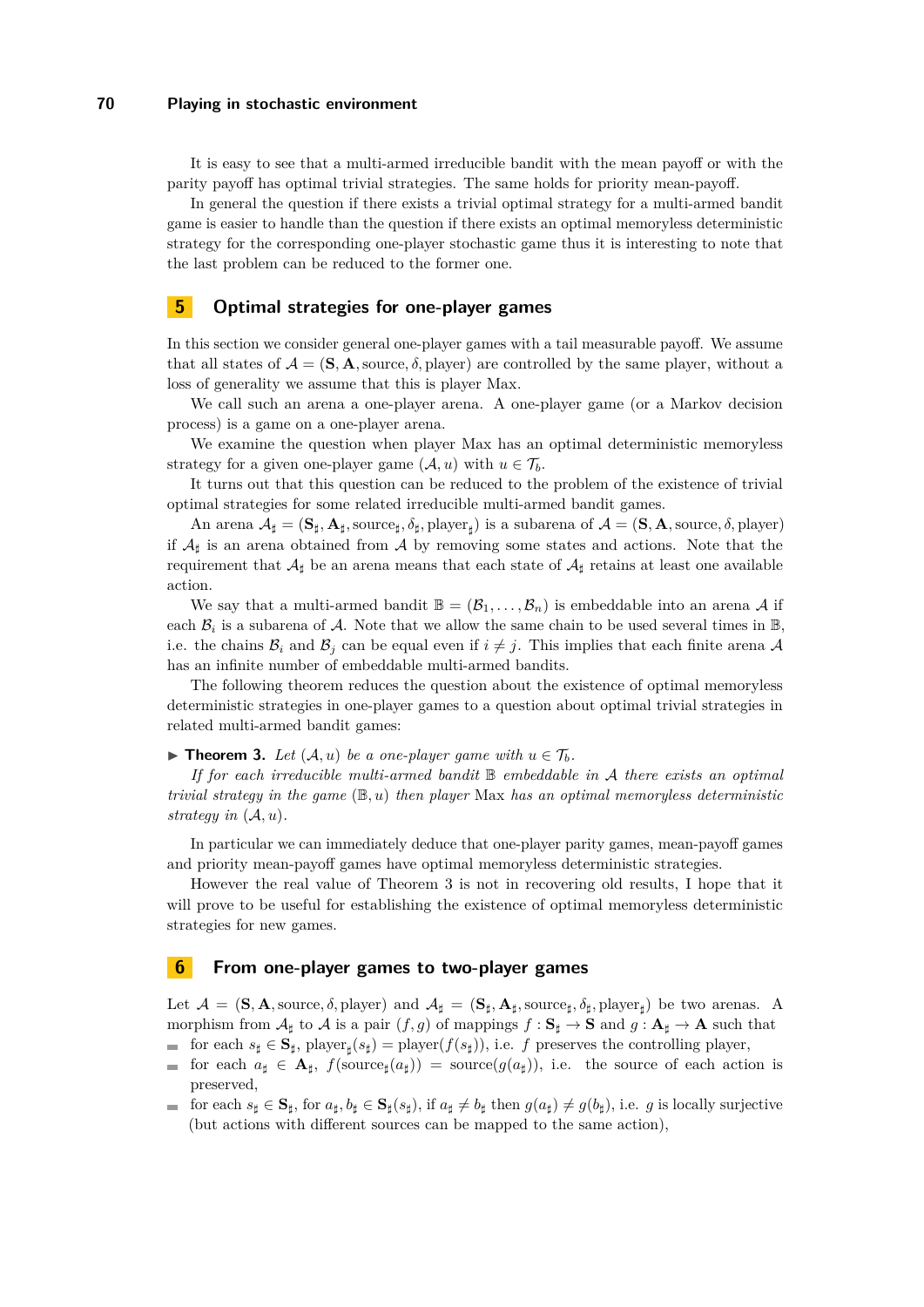#### **W. Zielonka 71**

 $($ *f, g*) preserves (positive) transition probabilities, for all  $s_{\sharp} \in \mathbf{S}_{\sharp}$  and  $a_{\sharp} \in \mathbf{A}_{\sharp}$ , if  $\delta_{\sharp}(a_{\sharp}, s_{\sharp}) >$ 0 then  $\delta(g(a_{\sharp}), f(s_{\sharp})) = \delta_{\sharp}(a_{\sharp}, s_{\sharp}).$ 

The degree of the morphism  $(f, g)$  is defined as  $\max_{s \in S} |f^{-1}(s)|$ .

Let  $(A, u)$  be a game and  $(f, g)$  a morphism from an arena  $A<sub>1</sub>$  to A. The lifting of *u* is the payoff mapping  $u_{\sharp} : (\mathbf{A}_{\sharp})^{\omega} \to (-\infty, \infty]$  such that, for  $w = a_1 a_2 a_3 \dots \in (\mathbf{A}_{\sharp})^{\omega}$ ,  $u_{\sharp}(w) = u(g(w))$ , where  $g(w) = g(a_1)g(a_2)g(a_3) \ldots$  The game  $(A_{\sharp}, u_{\sharp})$  will be called the lifting of  $(A, u)$  through the morphism  $(f, g)$ .

In this section we adopt a slightly extended notion of a one-player arena. We say that  $A$ is a one-player arena controlled by player Max if for each state *s* controlled by player Min the set  $\mathbf{A}(s)$  of available actions contains only one element.

Since for states *s* with one available action it does not matter who controls *s* this modified notion of a one-player arena is essentially equivalent to the one used in the previous section.

The following is an enhanced version of the main result of [\[6\]](#page-7-8):

<span id="page-6-0"></span>**Theorem 4.** Let  $\Gamma = (\mathcal{A}, u)$  be a two-player game. Suppose that for each morphism  $(f, g)$ *of degree at most* 2 *from a one-player arena* A*] to* A *the player controlling* A*] has an optimal deterministic memoryless strategy in the corresponding lifted one-player game*  $\Gamma_{\text{f}} = (\mathcal{A}_{\text{f}}, u_{\text{f}})$ . *Then both players have optimal deterministic memoryless strategies in* Γ*.*

Note that for each arena A there is only a finite number of morphisms of degree at most 2 into A. Thus Theorem [4](#page-6-0) states that to establish the existence of optimal memoryless deterministic strategies in a two-player game it suffices to examine a finite number of one-player games.

Note also that a lifting of a mean-payoff game is again a mean-payoff game, similarly a lifting of a parity game is a parity game, and a lifting of a priority mean-payoff game is a priority mean-payoff game thus Theorem [4](#page-6-0) allows to deduce that two-player versions of these games have optimal deterministic memoryless strategies for both players. Again these results are not new and the true value of Theorem [4](#page-6-0) resides rather in potential applications to new games.

# **7 Final remarks**

There is a large body of literature devoted to multi-armed bandits but it concerns mainly bandits with discounted payoff. The result announced in Theorem [3](#page-5-0) relating Markov decision processes to multi-armed bandits seems to be new. Another sufficient condition for the existence of optimal memoryless deterministic strategies in one-player games with a tail measurable payoff is due to H. Gimbert [\[2\]](#page-7-9):

<span id="page-6-1"></span>▶ **Theorem 5** (H. Gimbert). Let *u* be a tail-measurable payoff. Suppose that for all infinite *words (histories)*  $w, w_1, w_2 \in \mathbf{A}^\omega$  *such that*  $w$  *is a shuffle of*  $w_1$  *and*  $w_2$ *, u satisfies the following inequality*

 $u(w) \leq \max\{u(w_1), u(w_2)\}.$ 

*Then finite state Markov decision processes (one-player games controlled by* Max*) with payoff u have optimal deterministic memoryless strategies.*

In practice it is easier to verify the condition of Theorem [5](#page-6-1) than the one stated in Theorem [3.](#page-5-0) However the condition of Theorem [3](#page-5-0) seems to be more robust since there exist one-player games where we can prove the existence of optimal memoryless deterministic strategies by means of Theorem [3](#page-5-0) but not by Theorem [5](#page-6-1) (at least not directly).